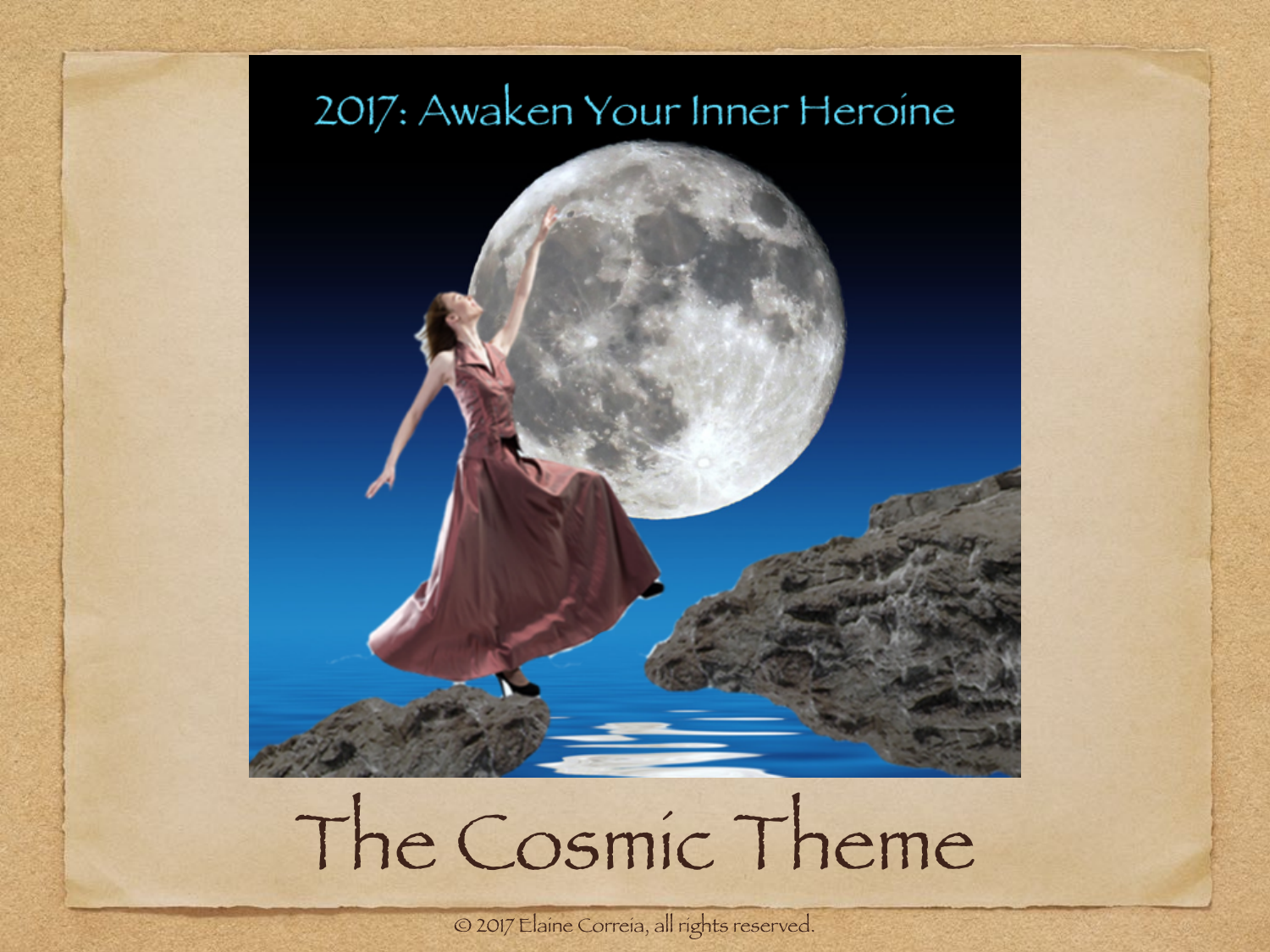### Galactic Center



© Copyright 2017 Elaine Correia, all rights reserved.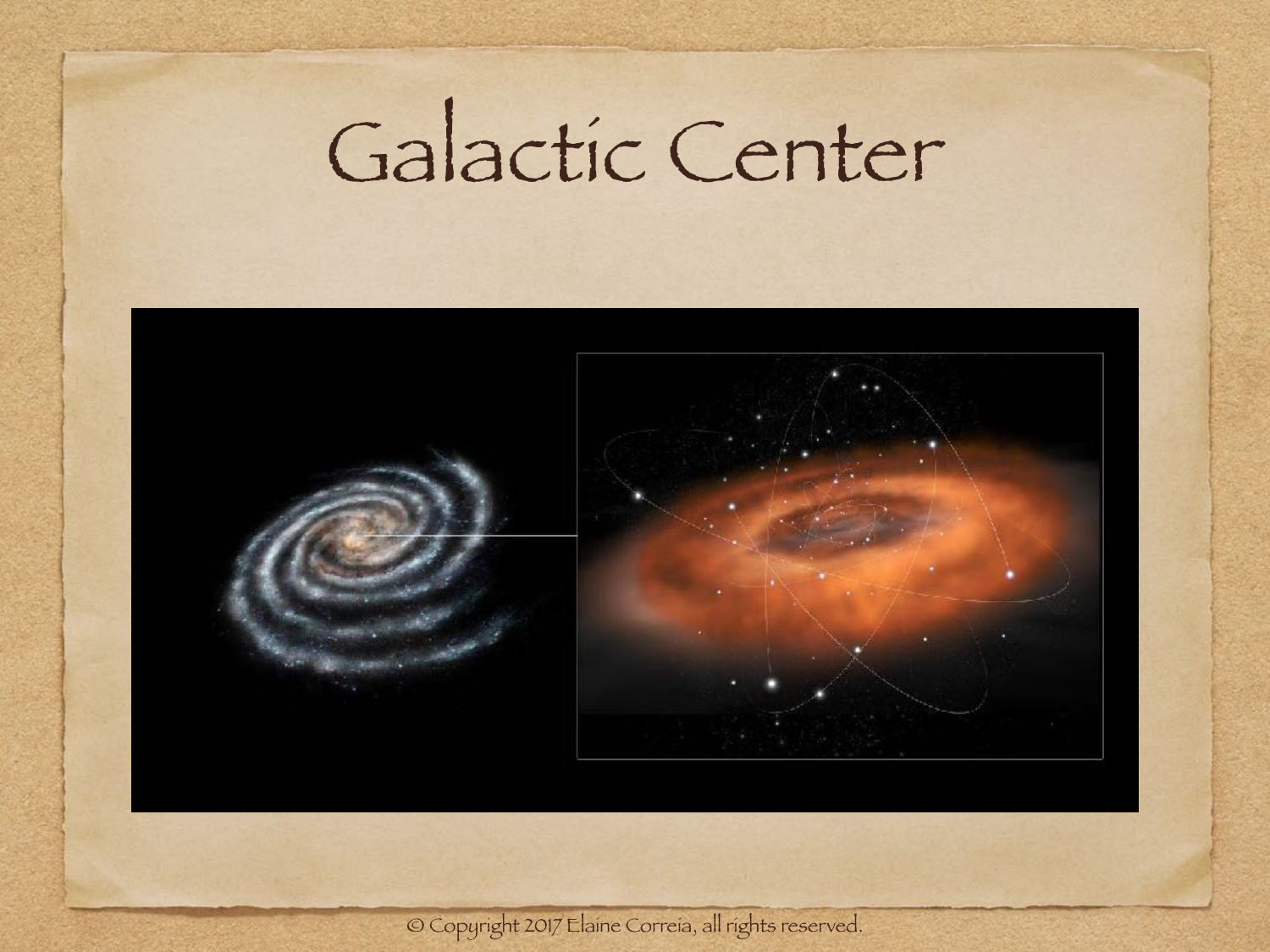#### Intense core of intense energy and plasma

- The sun of our sun
- Transmits divine consciousness
- Activates sensitivity, intuition and the nervous system

Transit is about .8 of a minute per year Currently located at 27 degrees Sagittarius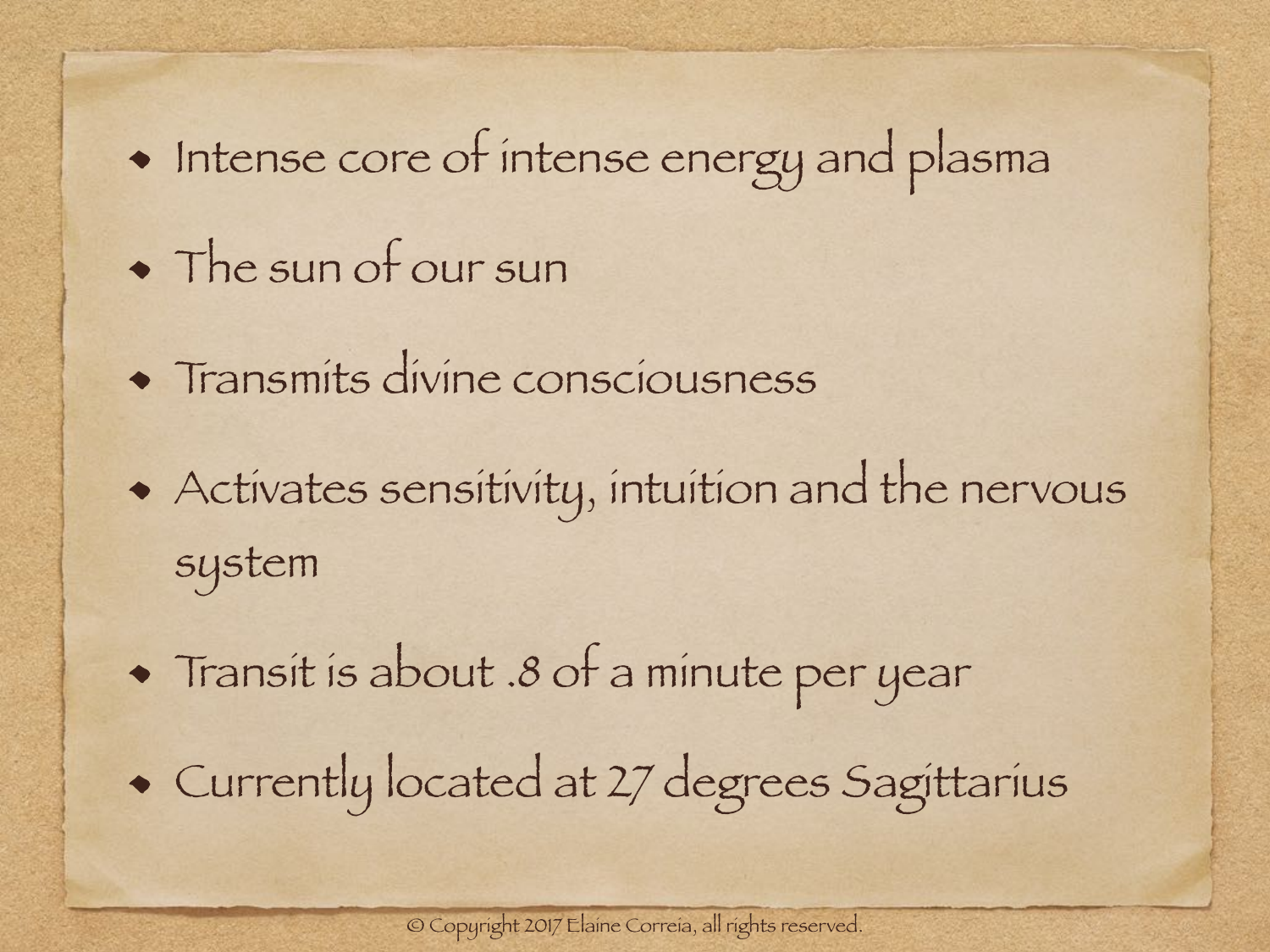- Sagittarius represents the explorer, adventurer, the seeker and philosopher
- Optimistic and lucky energy associated with Jupiter
- 27 represents courage, love, power and karmic reward
- 27/ 9 represent unconditional love, humanitarian leadership
- Shadow side: egotistical, stubborn, know -it-all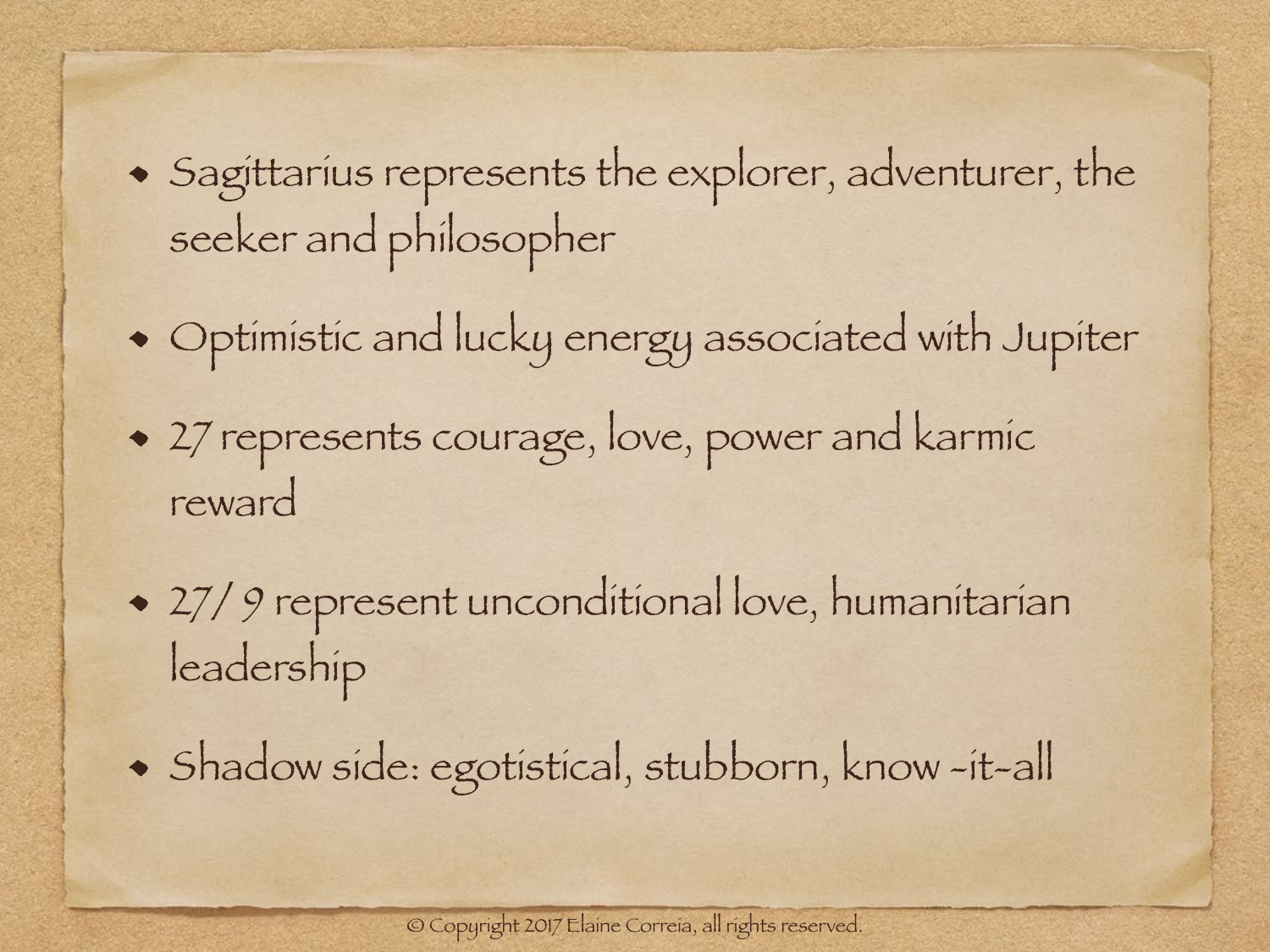Human Design Hexagram is 11 Gate of ideas and the Seeker Represents the harmonious communion between Heaven and Earth Opening the world to light Seeing the true nature of things Shadow side: illusion, delusion, fantasy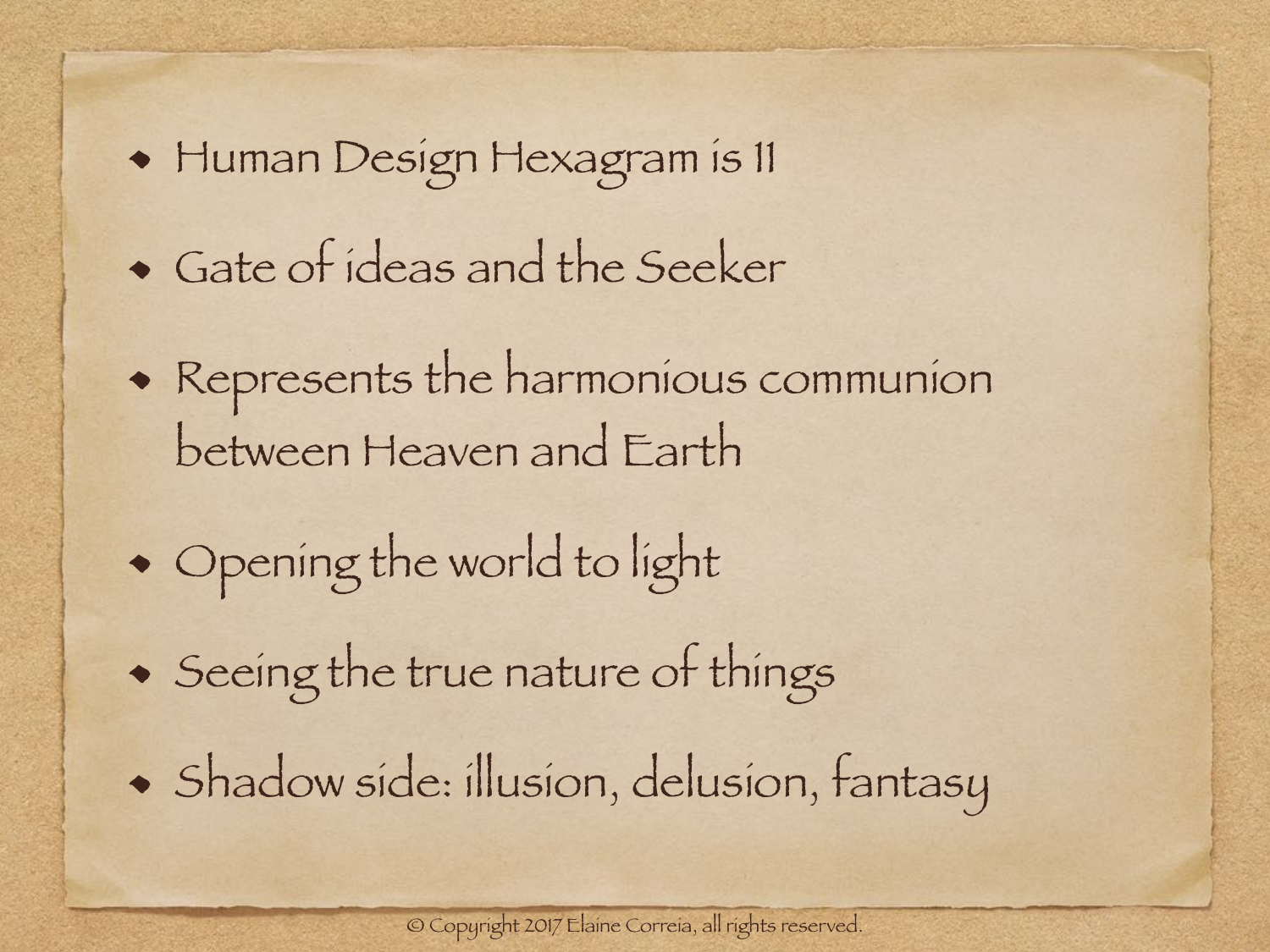# Contemplation

- Ask yourself what do you really want?
- What makes your heart sing?
- How willing are you to make it happen?
- What would my life be like if my dream came true?
- What needs to happen, be released and healed for your dream to become real?